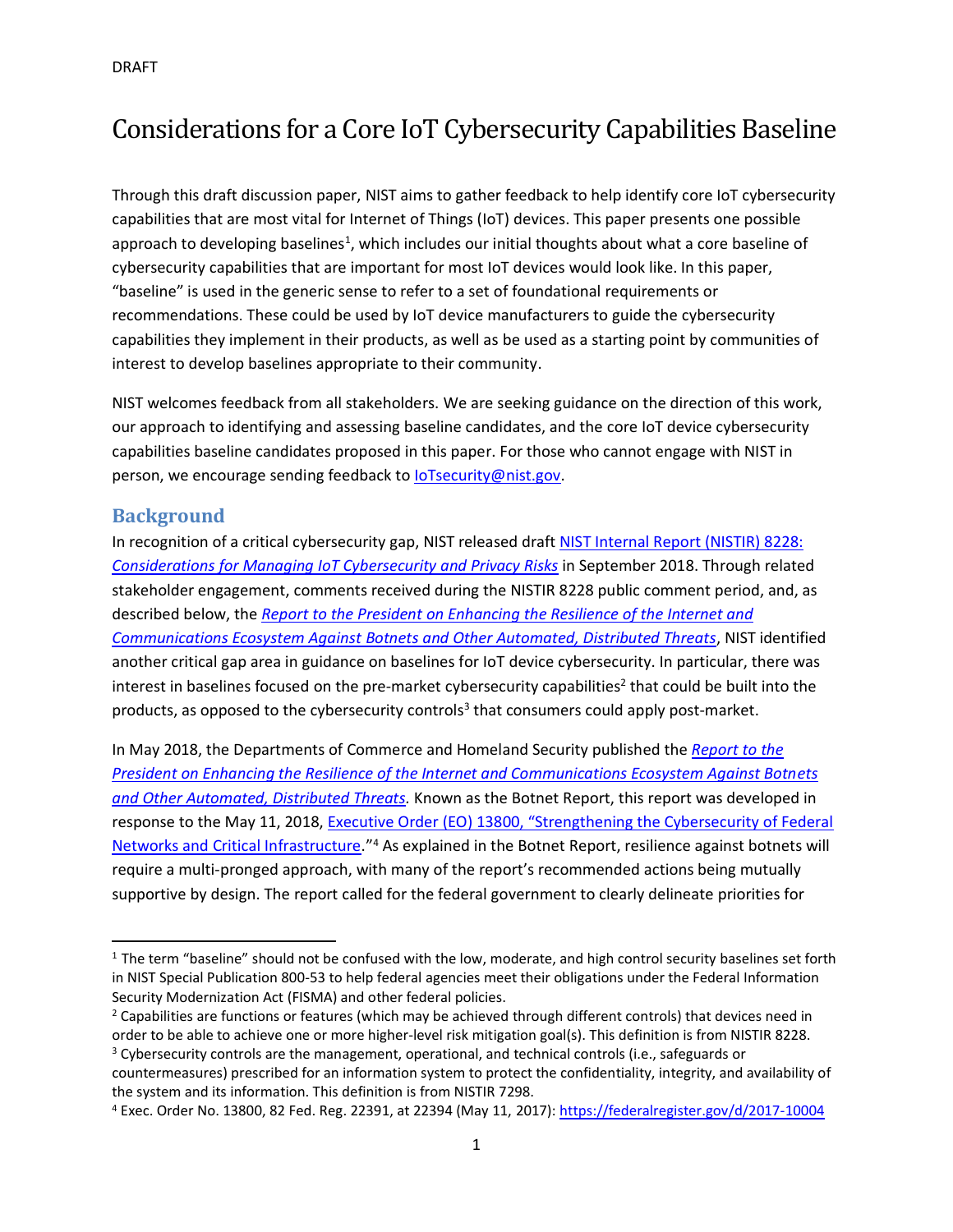action, and a [road map](https://www.commerce.gov/sites/default/files/2018-11/Botnet%20Road%20Map%20112918%20for%20posting_0.pdf) was later released to identify tasks and timelines for completion. Recognizing that there is no one-size-fits-all, each of these recommendations and associated actions and tasks works towards achieving the overall goal of a more secure internet ecosystem. The road map also helps to sequence actions and tasks to achieve maximum benefit. As explained in the road map, before assessment, labeling, or awareness initiatives for IoT devices can begin, there first needs to be the foundational task of describing a core cybersecurity baseline, which is a set of cybersecurity capabilities that are broadly applicable across many or all IoT devices.

The road map calls on NIST, in collaboration with stakeholders, to identify a core set of cybersecurity capabilities, which can also be used to support vertical- or sector-specific baselines as needed, such as the federal government or home consumers. An identified core set of these capabilities would encourage harmonization and indicate the minimum cybersecurity capabilities any IoT device should support.

A core baseline can serve as a foundation upon which more detailed and rigorous baselines for individual sectors and verticals can be developed. For example, a connected medical device would likely require more cybersecurity capabilities than an IoT light bulb.



*Figure 1: Visualization of how the core capabilities baseline discussed in this essay can be the foundation for baselines in varying sectors and verticals. Please note, sector refers to industry market sectors (e.g., energy, government, healthcare), while vertical refers to device categories or types (e.g., smart thermostat, e-reader, wearable health monitor).*

# **Approach**

NIST seeks to identify and propose a minimum set of cybersecurity *capabilities* (as opposed to controls) for IoT devices. These are capabilities all IoT devices should include that enable organizations and consumers to build more robust cybersecurity protections. This paper is informed, in part, by NISTIR 8228, which discusses IoT cybersecurity through the lens of device security and data security. The NISTIR notes that applying both traditional IT and IoT-specific cybersecurity measures require devices capable of performing certain primitive cybersecurity tasks (e.g., asset identification, secure updates, data encryption), suggesting the need for a core set of capabilities that covers these primitive tasks.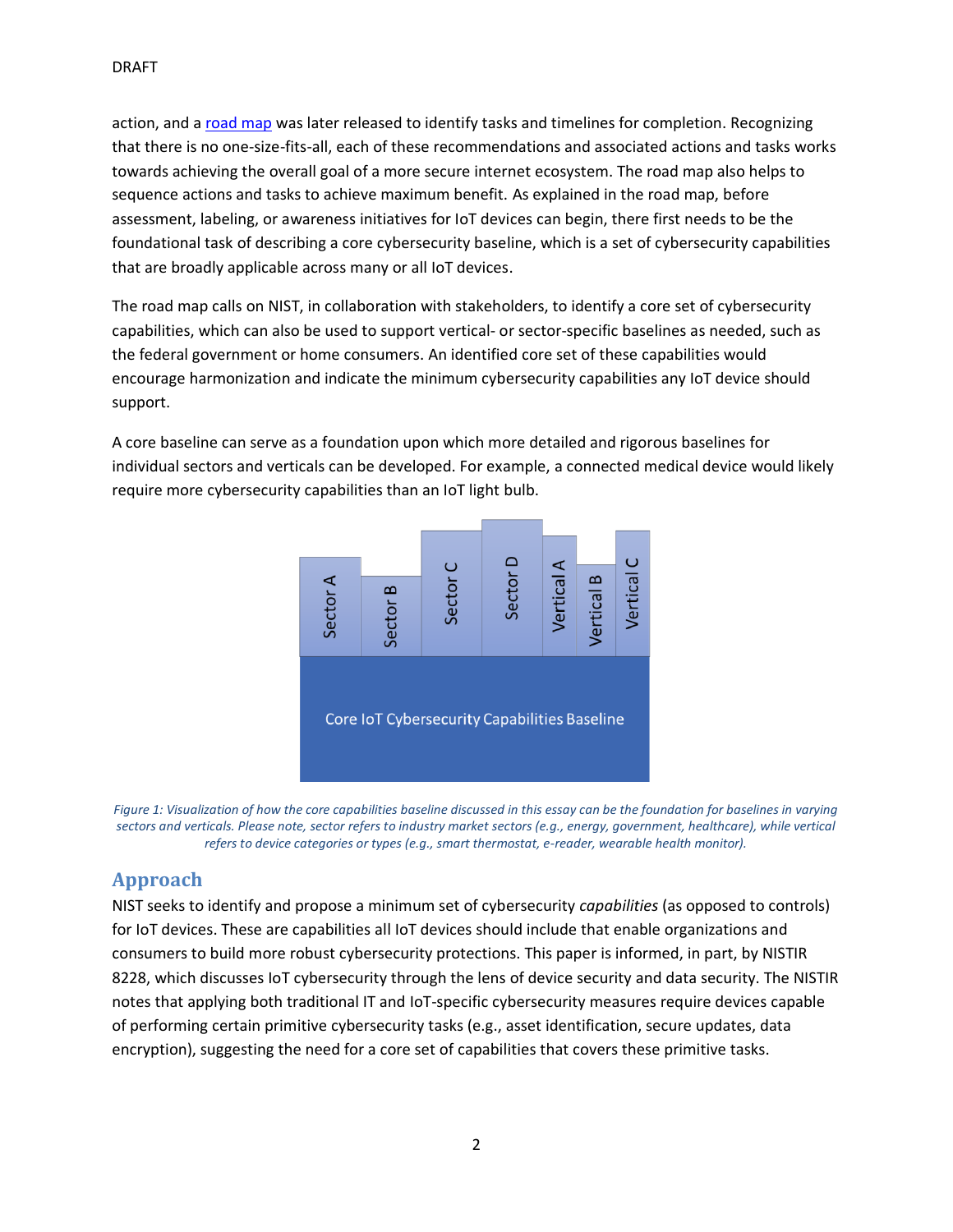$\overline{a}$ 

In Appendix A of NISTIR 8228, NIST developed such a list by identifying and analyzing common concepts in existing IoT cybersecurity guidance, frameworks, and standards from both domestic and international private and public sectors. Through this research, we found 15 capabilities frequently specified in existing guidance that targeted the risk mitigation areas identified in NISTIR 8228 Section 4 (access management, vulnerability management, etc.)

Through continued revision and based on public comments received, the phrasing of some capabilities was edited, and one capability for securely erasing a device's internal storage was added. This raised the list of capabilities in NISTIR 8228 Appendix A to 16 – specifically 12 being cybersecurity-focused, and 4 being privacy-focused.

While recognizing the importance of privacy considerations for IoT, this initial baseline will only feature capabilities that specifically address cybersecurity. A number of privacy efforts are currently underway that we believe are likely to inform needed device capabilities to support privacy. <sup>5</sup> Therefore, while the current work will consider and understand the privacy risks that security capabilities may introduce (as part of the baseline development), the privacy-focused capabilities from NISTIR 8228 Appendix A list were not considered. The remaining 12 edited cybersecurity capabilities serve as only a starting set of candidates for a core baseline that will be modified based on internal assessment and feedback from external stakeholders (Table 1).

Further analysis was done to identify the key considerations that could be used to identify candidates most qualified for inclusion in the core baseline. NIST is suggesting the following criteria to start the discussion for assessing core baseline candidates:

- 1. Utility: How critical is the capability towards improving the cybersecurity of IoT devices and data?
	- a. When used alone, does the capability directly improve the cybersecurity?
	- b. Do other cybersecurity capabilities rely on this capability to function?
	- c. Which cybersecurity risk mitigation areas does the capability help achieve?
- 2. Verifiability: Can proper implementation of the capability be verified?
- 3. Feasibility: Are there roadblocks to implementing the capability that will make the device overly costly or complex, or less interoperable?
	- a. Are the hardware, firmware, software, services, or protocols needed to implement the capability limited in availability or not industry accepted?

NIST suggests that items which have the most utility, are most readily verified, and are most feasible should be included in the core baseline.

<sup>5</sup> Additional information about the [NIST Privacy Engineering Program](https://www.nist.gov/itl/applied-cybersecurity/privacy-engineering) and the [NIST Privacy Framework:](https://www.nist.gov/privacy-framework) *An [Enterprise Risk Management Tool](https://www.nist.gov/privacy-framework)* are available online.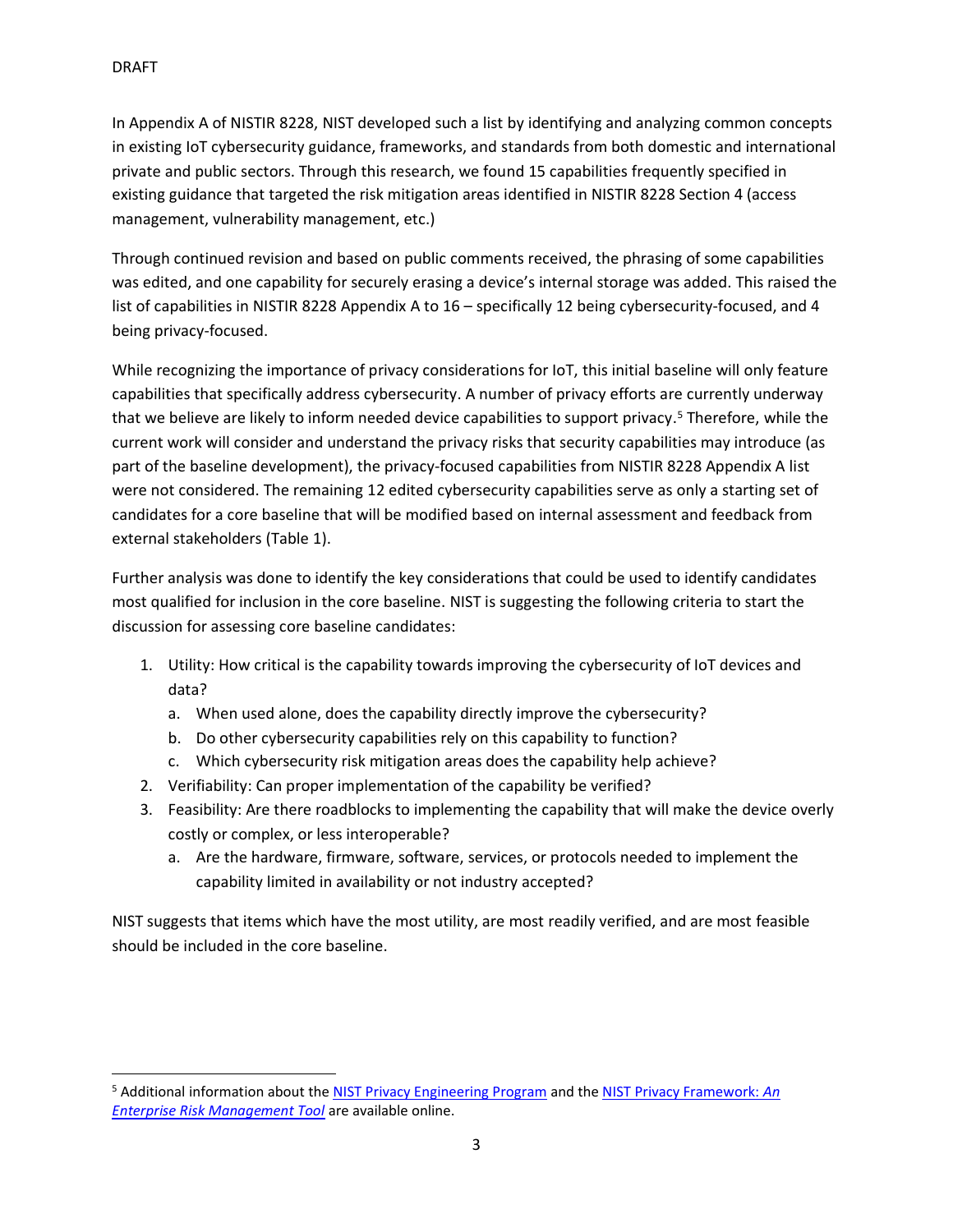$\overline{a}$ 

## **Assessment of Initial Core Baseline Candidates**

In Table 1, we present our assessment of the initial set of 12 IoT device cybersecurity baseline candidates using the criteria explained above. In addition to initial assessments of each candidate, the table also includes examples of potentially affected Cybersecurity Framework (CSF) subcategories and draft NIST Special Publication (SP) 800-53 controls, and existing IoT reference guidance from NISTIR 8228 Appendix A.

Capabilities 1-8 represent the initial proposed baseline of core cybersecurity capabilities that would apply to all or most IoT devices.<sup>6</sup> Capabilities in lines 9-12 may not be suitable for inclusion in the core baseline based on the assessment criteria considered, even though these were originally included in NISTIR 8228 Appendix A.

Table 1 is meant to provide context on our thinking about what is important for a core baseline, and our approach to assessing capabilities under consideration. The proposed baseline candidates will be updated based on stakeholder feedback. NIST is particularly interested in stakeholder input on the following questions:

- 1. Are these reasonable capabilities for a core baseline?
	- a. Is the value to cybersecurity for each capability **apparent**?
	- b. Should we **add** or **remove** any capabilities?
- 2. Are the capabilities **defined with enough specificity** to be useful to a manufacturer or other stakeholders?
- 3. Is this a reasonable approach to establish high-level objectives/principles/capabilities for devices and allow for communities of interest to identify the **appropriate standards** or detailed guidance on how best to **support those capabilities**?
- 4. Are the **criteria reasonable** for identifying baseline capabilities?
- 5. Would a **taxonomy** be helpful or needed to describe classes or types of devices to further parse or frame the baseline capabilities?

We do not intend these questions to limit thought or discussion about this work. All feedback will be considered when developing the next iteration of this baseline, which will become part of a broader NIST paper about core cybersecurity capabilities for IoT devices. Stakeholder feedback on the proposed criteria, assessments, and baseline candidates will ultimately help NIST to develop a baseline with the goal of producing a set of capabilities that not only effectively improves the cybersecurity of IoT devices, but also is practical for manufacturers to adopt. However, this core is only a foundation, and NIST anticipates that it will be built upon for the many sectors and verticals emerging in the IoT market.

<sup>6</sup> There may be a class of IoT devices that are limited by short lifespans or minimal capabilities. For these devices, some of the capabilities included may prove too restrictive and add little to no cybersecurity. Although we acknowledge the existence of such devices, this essay is intended to present the baseline for all other IoT devices.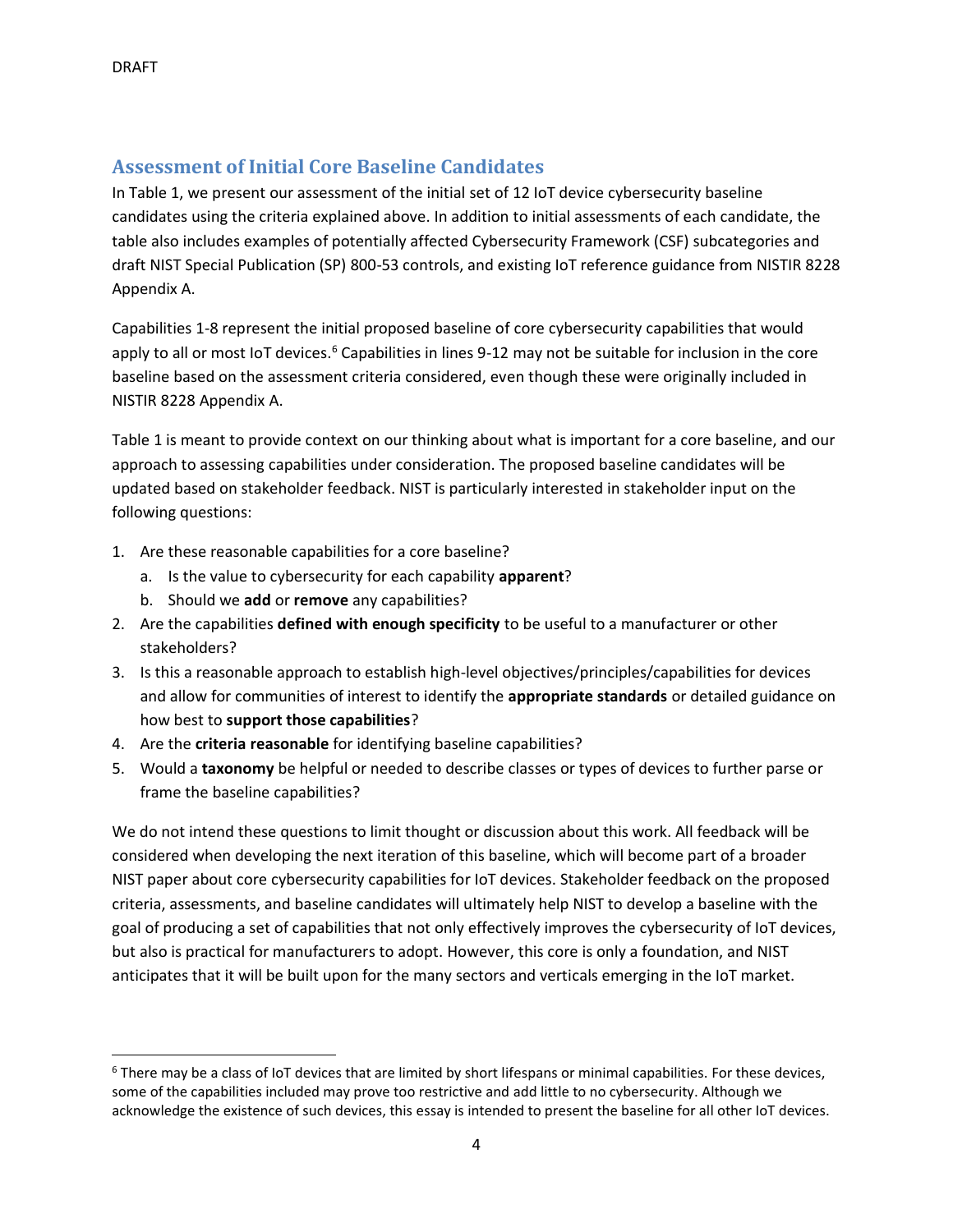#### DRAFT

 $\overline{a}$ 

*Table 1: The 12 core IoT device cybersecurity capabilities baseline candidates considered so far. Assessment of each is based on the criteria explained above, and we also include a conclusion of why we think the candidate should or should not be included in the baseline. Finally, with each candidate, potentially affected Cybersecurity Framework (CSF) subcategories and draft NIST Special Publication (SP) 800-53 controls are reproduced from NISTIR 8228 Appendix A.*

| <b>Baseline Candidate</b>                   | <b>Assessment Using Criteria</b>                                                                                                                                                   | <b>NIST CSF</b>      | <b>Draft NIST SP 800-</b> | <b>References to Selected IoT Guidance</b>       |
|---------------------------------------------|------------------------------------------------------------------------------------------------------------------------------------------------------------------------------------|----------------------|---------------------------|--------------------------------------------------|
|                                             |                                                                                                                                                                                    | <b>Subcategories</b> | 53 Rev. 5 Controls        | <b>Documents</b>                                 |
| 1. The IoT device can<br>be identified both | The ability to monitor a network and identify rogue devices<br>requires the ability to identify each device on the network.                                                        | $\bullet$ ID.AM-1, 2 | $\bullet$ CM-8            | • BITAG <sup>7</sup> : 7.2, 7.6                  |
|                                             |                                                                                                                                                                                    | $\bullet$ PR.AC-1    | $\bullet$ IA-3            | • CSA1 <sup>8</sup> : 5.2.1.1, 5.3.1, 5.3.4      |
| logically and                               | This can be verified by looking for logical and physical                                                                                                                           | $\bullet$ PR.DS-3    | $\bullet$ PE-20           | • $CSA2^9: 11, 14$                               |
| physically.                                 | identifiers. Methods to create and assign/affix an identifier<br>to a device during production are readily available,<br>including standardized methods of generating identifiers. | • $PR.MA-1, 2$       |                           | • CTIA <sup>10</sup> : 4.13                      |
|                                             |                                                                                                                                                                                    |                      |                           | • ENISA <sup>11</sup> : PS-10, TM-21             |
|                                             | This capability meets all three criteria and should be                                                                                                                             |                      |                           | • GSMA <sup>12</sup> : CLP11 5.2.1, CLP13 6.6.2, |
|                                             | included in the core baseline.                                                                                                                                                     |                      |                           | 6.8.1, 6.20.1, 8.11.1                            |
|                                             |                                                                                                                                                                                    |                      |                           | • IIC <sup>13</sup> : 7.3, 8.5                   |
|                                             |                                                                                                                                                                                    |                      |                           | • $IOTSF14: 2.4.14.3-4, 2.4.8.1$                 |
|                                             |                                                                                                                                                                                    |                      |                           | $\bullet$ UKDDCMS <sup>15</sup> : 4              |
| 2. The IoT device's                         | Software flaws are common and almost unavoidable,                                                                                                                                  | $\bullet$ PR.IP-12   | • $CM-3, 6$               | $\bullet$ BITAG: 7.1                             |
| software and                                | making the ability to update software and firmware                                                                                                                                 | • $PR.MA-1, 2$       | $\bullet$ SI-2            | • $CSA1: 5.5.3.1$                                |
| firmware can be                             | necessary. Verifying the update processes' own                                                                                                                                     |                      |                           | • CTIA: 3.5, 3.6, 4.5, 4.6, 5.5, 5.6             |
| updated using a                             | cybersecurity may require deeper analysis than verifying<br>update configurability. Providing an update mechanism                                                                  |                      |                           | • ENISA: OP-02, 03, TM-06, 18, 19, 20            |
| secure, controlled,<br>and configurable     | and regular updates may increase the cost and complexity                                                                                                                           |                      |                           | • GSMA: CLP11 5.3.3, CLP12 5.8.1,                |
| mechanism.                                  | of devices and their development processes. Though                                                                                                                                 |                      |                           | 5.9.1.3, 6.6.1                                   |
|                                             | verification and implementation may be difficult in some                                                                                                                           |                      |                           | $\bullet$ IIC: 7.3, 10.5.3, 11.1, 11.2, 11.5     |
|                                             | contexts, the utility of this capability towards ongoing                                                                                                                           |                      |                           | • IoTSF: 2.4.5, 2.4.6, 2.4.13.1                  |

<sup>&</sup>lt;sup>7</sup> Broadband Internet Technical Advisory Group (BITAG), "[Internet of Things \(IoT\) Security and Privacy Recommendations,](https://www.bitag.org/documents/BITAG_Report_-_Internet_of_Things_(IoT)_Security_and_Privacy_Recommendations.pdf)" November 2016.

<sup>&</sup>lt;sup>8</sup> Cloud Security Alliance (CSA) Mobile Working Group, "[Security Guidance for Early Adopters of the Internet of Things \(IoT\)](https://cloudsecurityalliance.org/download/new-security-guidance-for-early-adopters-of-the-iot/)," April 2015.

<sup>9</sup> CSA IoT Working Group, "[Identity and Access Management for the Internet of Things](https://cloudsecurityalliance.org/download/identity-and-access-management-for-the-iot/)," September 2015.

<sup>10</sup> CTIA, "[CTIA Cybersecurity Certification Test Plan for IoT Devices, Version 1.0](https://api.ctia.org/wp-content/uploads/2018/08/CTIA-IoT-Cybersecurity-Certification-Test-Plan-V1_0.pdf)," August 2018.

<sup>&</sup>lt;sup>11</sup> European Union Agency for Network and Information Security (ENISA), "Baseline Security Recommendations for IoT in the context of Critical Information [Infrastructures,](https://www.enisa.europa.eu/publications/baseline-security-recommendations-for-iot)" November 2017.

<sup>&</sup>lt;sup>12</sup> Groupe Spéciale Mobile Association (GSMA), "[GSMA IoT Security Assessment](https://www.gsma.com/iot/iot-security-assessment/)," 2017.

<sup>13</sup> Industrial Internet Consortium (IIC), "[Industrial Internet of Things Volume G4: Security Framework](https://www.iiconsortium.org/IISF.htm)," 2016.

<sup>&</sup>lt;sup>14</sup> IoT Security Foundation (IoTSF), "<u>IoT Security Compliance Framework, Release 1</u>.1," December 2017.

<sup>&</sup>lt;sup>15</sup> United Kingdom Government Department for Digital, Culture, Media & Sport (DCMS), "Secure by Design: Improving the cyber security of consumer Internet [of Things Report,](https://assets.publishing.service.gov.uk/government/uploads/system/uploads/attachment_data/file/686089/Secure_by_Design_Report_.pdf)" March 2018.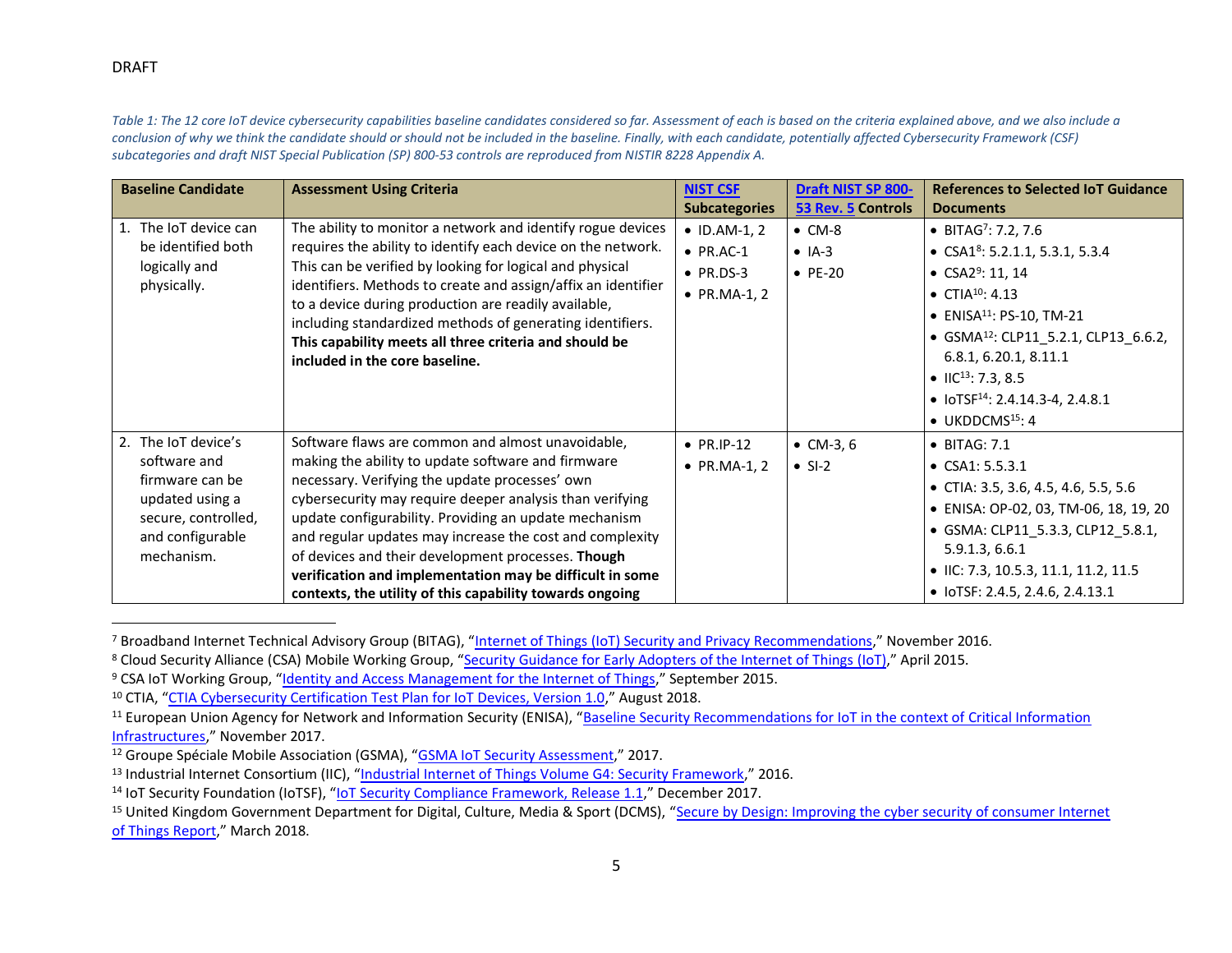l

| <b>Baseline Candidate</b>          | <b>Assessment Using Criteria</b>                                                                                    | <b>NIST CSF</b>      | Draft NIST SP 800-        | <b>References to Selected IoT Guidance</b>     |
|------------------------------------|---------------------------------------------------------------------------------------------------------------------|----------------------|---------------------------|------------------------------------------------|
|                                    |                                                                                                                     | <b>Subcategories</b> | 53 Rev. 5 Controls        | <b>Documents</b>                               |
|                                    | cybersecurity support indicates it should be included in                                                            |                      |                           | • OTA <sup>16</sup> : 1, 6, 7, 8, 9, 19        |
|                                    | the core baseline.                                                                                                  |                      |                           | • UKDDCMS: 3                                   |
| 3. Authorized users can            | Configurability allows users to adapt device functionality to                                                       | • $PR.IP-1, 3$       | $•$ CM-2, 6               | • BITAG: 7.1                                   |
| securely change the                | better suit their needs. Shipment with secure and                                                                   |                      | $\bullet$ SC-42           | • $CSA1: 5.3.3$                                |
| loT device's                       | restorable default configurations can help protect against                                                          |                      |                           | $\bullet$ CSA2: 02                             |
| configuration,                     | many blanket attacks. Configurability and restorability are                                                         |                      |                           | • CTIA: 4.7, 4.8, 4.12, 5.15                   |
| including restoration              | verified by attempting to configure/restore the IoT device,                                                         |                      |                           | • ENISA: TM-06, 09, 22                         |
| to a secure "default."             | but verification of the configuration processes' own                                                                |                      |                           | • GSMA: CLP12 5.3.1.3, 5.6.2                   |
| Unauthorized<br>changes to the IoT | cybersecurity may require deeper analysis. The ability to<br>configure a device may add cost and complexity to the  |                      |                           | • IIC: 7.6, 8.10, 11.1, 11.2, 11.5, 11.6       |
| device's                           | device and its development process. Though verification                                                             |                      |                           | • IoTSF: 2.4.7.7, 2.4.8, 2.4.15                |
| configuration can be               | and implementation may be difficult in some contexts,                                                               |                      |                           | • OTA: 13, 14, 16, 26, 33                      |
| prevented.                         | the utility of this capability towards allowing the tailoring                                                       |                      |                           |                                                |
|                                    | of device capabilities (including those for cybersecurity)                                                          |                      |                           | • UKDDCMS: 1, 11                               |
|                                    | indicates it should be included in the core baseline.                                                               |                      |                           |                                                |
| 4. Local and remote                | Controlling access is imperative for both ensuring                                                                  | • $PR.AC-3, 4$       | • $AC-2$ , 3, 4, 12,      | • BITAG: 7.2                                   |
| access to the IoT                  | confidentiality of data-at-rest on the device and controlling                                                       | $\bullet$ PR.PT-2    | 14, 17                    | • CSA1: 5.3.1, 5.3.3, 5.6                      |
| device and its                     | device behavior, which helps reduce the propensity and                                                              |                      | $\bullet$ CM-5            | $\bullet$ CSA2: 01, 04, 13, 16                 |
| interfaces can be                  | impact of attacks that use IoT devices against targets.                                                             |                      | • $IA-2$ , 3, 4, 5, 8, 9, | • CTIA: 3.2, 3.3, 3.4, 4.2, 4.3, 4.5, 4.7,     |
| controlled.                        | Testing and verification of access control measures is                                                              |                      | 11                        | 4.9, 4.10, 5.2, 5.5, 5.17                      |
|                                    | possible, but may be difficult with diverse devices at scale.                                                       |                      | $\bullet$ MP-2            | • ENISA: TM-09, 21, 23, 27, 29, 40             |
|                                    | Greater access control may increase the complexity of a                                                             |                      | $\bullet$ SC-7            | • GSMA: CLP12_5.6.1, 6.3.1.1, 7.1.1.2,         |
|                                    | device or the system it resides in. Though complexity of                                                            |                      |                           | CLP13_6.12.1, 7.10.1, 8.2.1.1                  |
|                                    | some devices and systems may increase to provide this<br>capability and verification at scale may be difficult, its |                      |                           | • IIC: 7.3, 8.6, 9.2.7, 11.7                   |
|                                    | utility towards both device and data security indicates it                                                          |                      |                           | • IoTSF: 2.4.4.5, 2.4.5, 2.4.6, 2.4.7,         |
|                                    | should be in the core baseline.                                                                                     |                      |                           | 2.4.8, 2.4.13, 2.4.15                          |
|                                    |                                                                                                                     |                      |                           | • UKDDCMS: 4                                   |
| 5. The IoT device can              | The ability to encrypt and decrypt data securely is                                                                 | • $PR.DS-1, 2$       | • $SC-8$ , 12, 13, 28,    | $\bullet$ BITAG: 7.2                           |
| use cryptography to                | fundamental to the overall security of data. Use of                                                                 |                      | 40                        |                                                |
| secure its stored and              | cryptography should be verifiable through data inspection.                                                          |                      |                           | • CSA1: 5.3.1, 5.4.1, 5.5.3.2, 5.3.3,<br>5.7.3 |
| transmitted data.                  | Many public cryptographic algorithms and modules are                                                                |                      |                           | $\bullet$ CSA2:08                              |
|                                    | widely available, including those designed for resource-                                                            |                      |                           |                                                |

<sup>16</sup> Online Trust Alliance (OTA), "[IoT Security & Privacy Trust Framework v2.5,](https://otalliance.org/system/files/files/initiative/documents/iot_trust_framework6-22.pdf)" June 2017.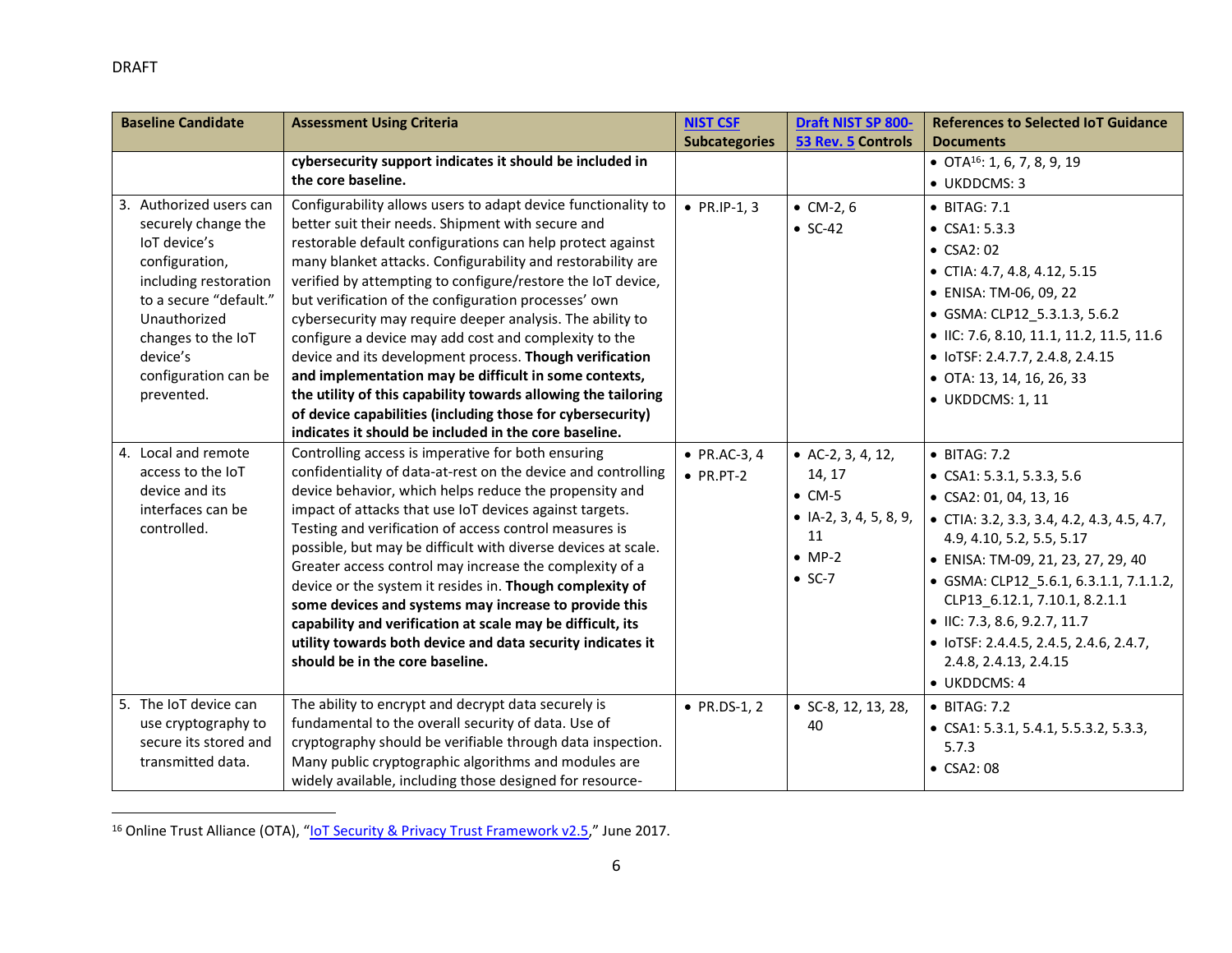| <b>Baseline Candidate</b>              | <b>Assessment Using Criteria</b>                                                                             | <b>NIST CSF</b>       | Draft NIST SP 800-     | <b>References to Selected IoT Guidance</b>                                     |
|----------------------------------------|--------------------------------------------------------------------------------------------------------------|-----------------------|------------------------|--------------------------------------------------------------------------------|
|                                        |                                                                                                              | <b>Subcategories</b>  | 53 Rev. 5 Controls     | <b>Documents</b>                                                               |
|                                        | constrained devices. This capability meets all three                                                         |                       |                        | • CTIA: 4.8, 5.15                                                              |
|                                        | criteria and should be included in the core baseline.                                                        |                       |                        | • ENISA: OP-04, TM-04, 24, 34, 36, 52                                          |
|                                        |                                                                                                              |                       |                        | • GSMA: CLP12 5.1.5, 5.1.7.1, 5.2.2.1,                                         |
|                                        |                                                                                                              |                       |                        | 5.3.1.1, 6.2.1, 6.3.1.2,                                                       |
|                                        |                                                                                                              |                       |                        | CLP13_6.1.1.6, 6.1.1.8, 6.4.1.1,                                               |
|                                        |                                                                                                              |                       |                        | 6.5.1.1, 6.11, 6.12.1.1, 7.6.1, 8.11.1<br>• IIC: 7.3, 7.4, 7.7, 8.8, 8.11, 9.1 |
|                                        |                                                                                                              |                       |                        |                                                                                |
|                                        |                                                                                                              |                       |                        | • IoTSF: 2.4.5, 2.4.7, 2.4.8.8, 2.4.9,<br>2.4.12.2, 2.4.13.16                  |
|                                        |                                                                                                              |                       |                        | $\bullet$ OTA: 2, 3                                                            |
|                                        |                                                                                                              |                       |                        |                                                                                |
|                                        |                                                                                                              |                       |                        | • UKDDCMS: 4, 5, 8                                                             |
| 6. The IoT device can<br>use industry- | These protocols can help avoid vulnerabilities in<br>transmission due to faulty proprietary or esoteric      | $\bullet$ PR.AC-5     | $\bullet$ AC-18        | • BITAG: 7.2, 7.6                                                              |
| accepted,                              | communication methods. Use of specific protocols should                                                      | • $PR.DS-2, 5$        | $\bullet$ SC-8         | $\bullet$ CSA1: 5.4.1, 5.2.2, 5.3.1                                            |
| standardized                           | be verifiable by inspection. In some instances, their use                                                    |                       |                        | • CSA2: 07, 08                                                                 |
| protocols for all                      | may be obscured within encrypted network                                                                     |                       |                        | • CTIA: 4.8, 5.14                                                              |
| layers of the device's                 | communications and thus require external disclosure to                                                       |                       |                        | • ENISA: OP-04, TM-24, 36, 37, 39, 52                                          |
| transmissions.                         | verify. Though some transmission protocols can be                                                            |                       |                        | • GSMA: CLP12_6.13.1.1,                                                        |
|                                        | resource-intensive, all IoT devices already send data over                                                   |                       |                        | CLP13_6.3.1.2, 6.4.1.1                                                         |
|                                        | networks, so implementing specific, standardized protocols                                                   |                       |                        | $\bullet$ IIC: 7.3, 7.4, 7.7, 9.1                                              |
|                                        | should be feasible in most contexts. This capability meets                                                   |                       |                        | • IoTSF: 2.4.5, 2.4.7, 2.4.9, 2.4.10                                           |
|                                        | all three criteria and should be included in the core                                                        |                       |                        | $\bullet$ OTA: 2, 3, 34                                                        |
|                                        | baseline.                                                                                                    |                       |                        | • UKDDCMS: 5                                                                   |
| 7. The IoT device can                  | Logs provide the ability to audit events and reactions, and                                                  | $\bullet$ DE.AE-3     | • $AU-2$ , 3, 6, 7, 8, | $\bullet$ CSA1: 5.5.4, 5.7                                                     |
| log the pertinent                      | to monitor the cybersecurity and stability of a network and                                                  | $\bullet$ DE.CM-1, 6, | 9, 12                  | $\bullet$ CSA2: 09                                                             |
| details of its                         | its devices, which is important for achieving and<br>maintaining secure operation. Creation of and access to | 7                     | • $IR-4, 5$            | • CTIA: 4.7, 4.12, 4.13, 5.7                                                   |
| cybersecurity events<br>and make them  | logs is verified by inspection, but assessing completeness                                                   | $\bullet$ PR.PT-1     | • $SI-3, 4, 7$         | • ENISA: OP-05, TM-55-57                                                       |
| accessible to                          | and utility is partly subjective and less readily verified. A                                                | $\bullet$ RS.AN-1     |                        | • GSMA: CLP11_5.3.4, CLP12_5.7.1.2,                                            |
| authorized users and                   | robust event detection and logging system may be                                                             |                       |                        | 5.7.1.3, CLP13_6.13.1, 7.2.1, 9.1.1.2                                          |
| systems.                               | resource-intensive and thus could increase the cost and                                                      |                       |                        | $\bullet$ IIC: 7.3, 7.5, 10.1, 10.2, 10.3.2                                    |
|                                        | complexity of devices and their development. Though                                                          |                       |                        | $\bullet$ OTA: 4                                                               |
|                                        | complexity of some devices may increase to provide this                                                      |                       |                        | • UKDDCMS: 2, 10                                                               |
|                                        | capability and verification of completeness may be                                                           |                       |                        |                                                                                |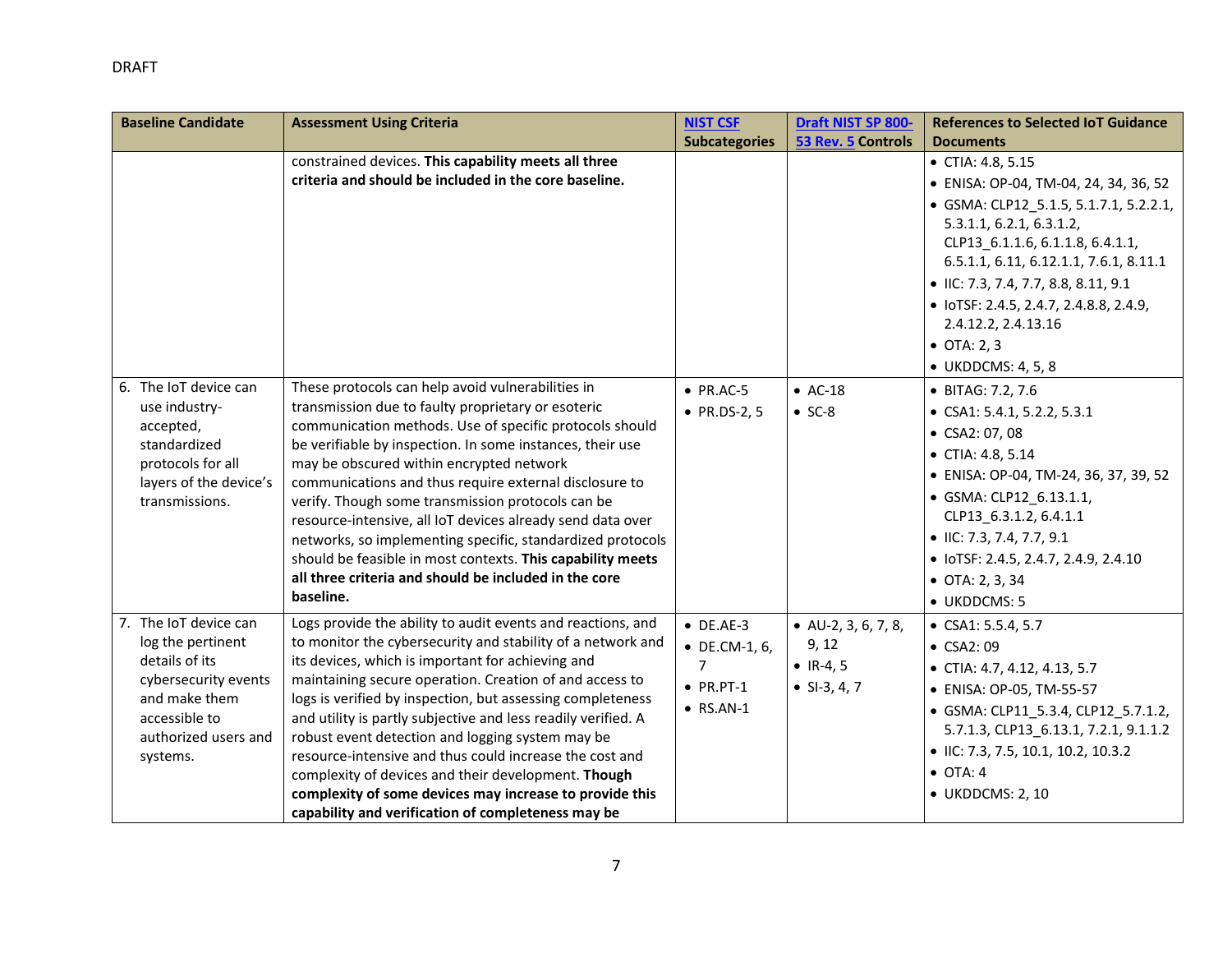| <b>Baseline Candidate</b>                  | <b>Assessment Using Criteria</b>                                                                                        | <b>NIST CSF</b>      | Draft NIST SP 800-     | <b>References to Selected IoT Guidance</b> |
|--------------------------------------------|-------------------------------------------------------------------------------------------------------------------------|----------------------|------------------------|--------------------------------------------|
|                                            |                                                                                                                         | <b>Subcategories</b> | 53 Rev. 5 Controls     | <b>Documents</b>                           |
|                                            | difficult, its utility towards maintaining both device and                                                              |                      |                        |                                            |
|                                            | data security suggests it should be in the core baseline.                                                               |                      |                        |                                            |
| 8. The IoT device can                      | Cybersecurity risk management over the lifecycle of a                                                                   | $\bullet$ PR.IP-6    | $\bullet$ MP-6         | Because this is a new candidate, the       |
| be reset by                                | device requires preventing logical or physical access to                                                                |                      |                        | reference mappings have not yet            |
| authorized users so                        | data previously stored on the device when it is                                                                         |                      |                        | been documented.                           |
| all data-at-rest on                        | decommissioned. This should be verifiable through testing                                                               |                      |                        |                                            |
| the device is securely<br>removed from all | of the product. The complexity of providing a secure data<br>reset/erasure capability may depend on the complexity of   |                      |                        |                                            |
| internal data                              | the underlying storage design and architecture. This                                                                    |                      |                        |                                            |
| storage.                                   | capability meets two of three criteria, but we argue that                                                               |                      |                        |                                            |
|                                            | feasibility is only limited in complex data storage                                                                     |                      |                        |                                            |
|                                            | schemes. Thus, this capability should be included in the                                                                |                      |                        |                                            |
|                                            | core baseline.                                                                                                          |                      |                        |                                            |
| 9. Information                             | This is important for users looking to reduce risks through                                                             | $\bullet$ DE.CM-4    | $\bullet$ AC-20        | • BITAG: 7.10                              |
| confirming the                             | secure supply chain practices. Availability of information is                                                           | $\bullet$ ID.SC-2, 3 | $\bullet$ CM-8, 10     | $\bullet$ CSA1: 5.2.2                      |
| sources of all of the                      | easily verified, but confirmation of the information's                                                                  |                      | $\bullet$ IA-9         | • CSA2: 14                                 |
| loT device's                               | completeness may be difficult. Information for component                                                                |                      | • $SA-9, 12, 19$       | $\bullet$ CTIA: 3.1.4                      |
| software, firmware,<br>hardware, and       | sources produced further up a supply chain may not be<br>readily available or may be costly for a manufacturer to       |                      | $\bullet$ SI-7         | $\bullet$ ENISA: OP-14                     |
| services is disclosed                      | access and compile. Though this capability may offer                                                                    |                      |                        | • GSMA: CLP12_5.1.2.1, 7.1.1.1,            |
| and accessible.                            | utility, it would be difficult to adequately verify and                                                                 |                      |                        | CLP13_9.7.1                                |
|                                            | harder to implement, so it should not be in the core                                                                    |                      |                        | • IIC: 7.3, 7.5, 10.5.3                    |
|                                            | baseline.                                                                                                               |                      |                        | $\bullet$ OTA: 9, 11                       |
|                                            |                                                                                                                         |                      |                        | • UKDDCMS: 7                               |
| 10. An inventory of the                    | This is useful for update management but not necessary in                                                               | $\bullet$ DE.CM-8    | $\bullet$ CM-8, 10, 11 | $\bullet$ CSA1: 5.2.2, 5.3, 5.5.3          |
| loT device's current                       | all update mechanisms. Availability of information is easily                                                            |                      | $\bullet$ RA-5         | $\bullet$ CSA2: 14                         |
| internal software                          | verified, but confirmation of the information's                                                                         |                      |                        | • CTIA: 3.5, 4.5, 5.5, 5.6                 |
| and firmware,                              | completeness may be difficult. Disclosing version and                                                                   |                      |                        | • ENISA: TM-56                             |
| including versions                         | status for all device components may be difficult due to                                                                |                      |                        | • GSMA: CLP12_5.9.1.3, CLP13_6.1.1,        |
| and patch status, is<br>disclosed and      | black box hardware and software used in a device. This<br>capability would offer limited utility, could prove difficult |                      |                        | 9.7.1.2                                    |
| accessible.                                | to adequately verify, and may be difficult to implement,                                                                |                      |                        | • IIC: 7.3, 7.5, 10.5.3                    |
|                                            | so it should not be in the core baseline.                                                                               |                      |                        | $\bullet$ IoTSF: 2.4.6.2                   |
|                                            |                                                                                                                         |                      |                        | $\bullet$ OTA: 9                           |
|                                            |                                                                                                                         |                      |                        | • UKDDCMS: 12                              |